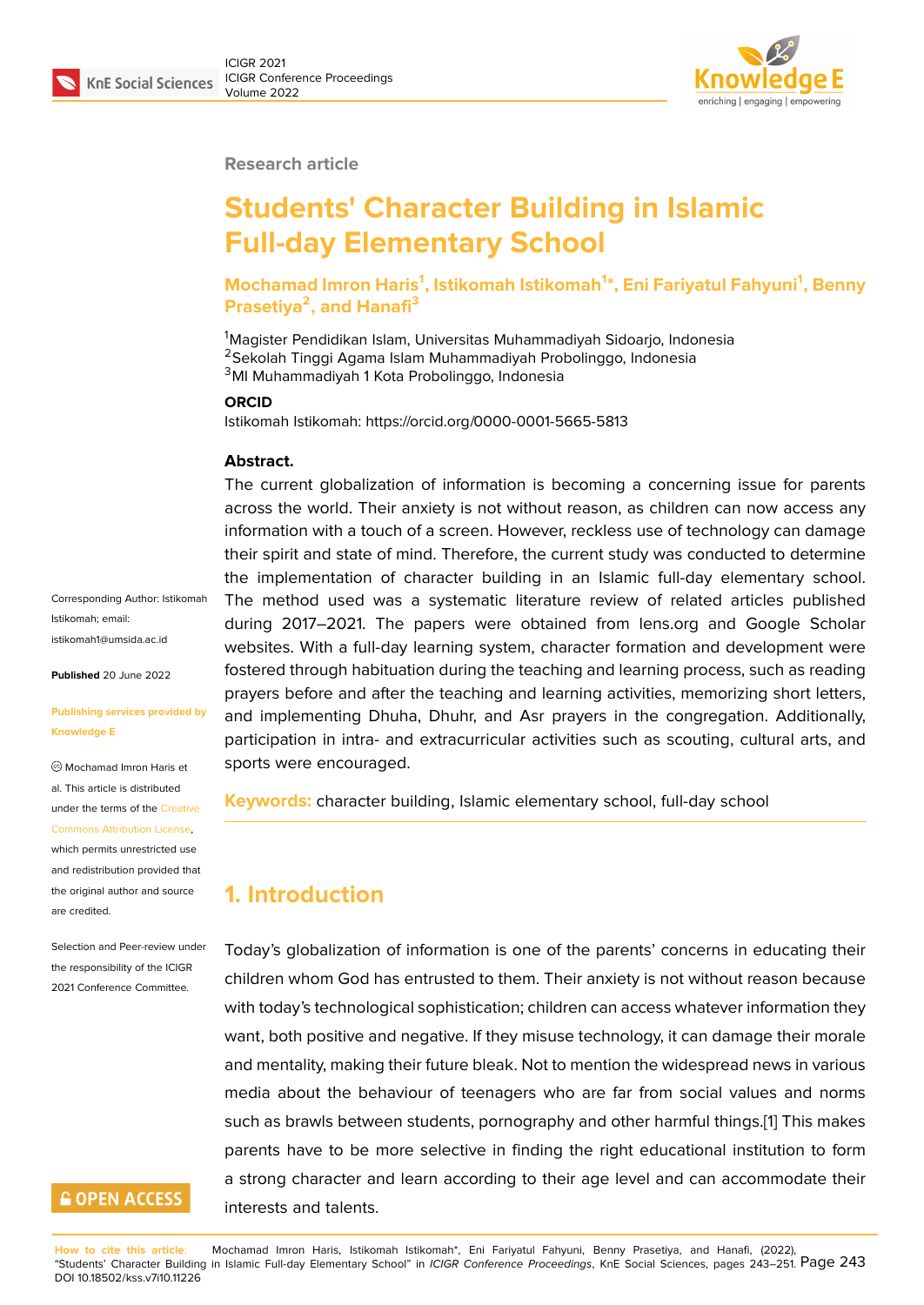Education is an essential factor in developing human emotional potential. With education, a person becomes "good and smart", that is, a human being who can use his mind and knowledge wisely to do positive and valuable things in all aspects of his life. The quality of good education undoubtedly influences this to cultivate cultural values and form a civilized and characterized personality. Educating children in the current era of globalization must have a high level of difficulty, where technology is developing rapidly and increasingly sophisticated. Not to mention the factor of reduced time and parents' ability to supervise all children's activities, whether due to busy work or various other reasons. To answer these problems, a dynamic educational concept is needed to accommodate parents' aspirations, needs, and expectations who can monitor their child's development. One alternative education system that is considered very suitable and a solution is to send their children to schools with a full day system.

The topic of the full-day system began to surface. It became terrible news in 2016, when the then Minister of Education and Culture of the Republic of Indonesia, Mr Muhadjir Effendy, argued that the ideal condition of education in Indonesia is the fulfilment of two interrelated aspects of student education, namely character education and general knowledge. He said this could be optimal if education is carried out with a full day system. This was then followed up with the issuance of a school policy of five days a week with the provision of learning time spanning 8 hours a day. The Ministry of Education and Culture policy came into effect starting in the 2017/2018 academic year as stated in the Regulation of the Minister of Education and Culture (Permendikbud) Number 23 of 2017 concerning school days. (Irma and Imran, 2019:46).[1][2] Unfortunately, this policy has received attention and criticism, especially from observers of Islamic education, because it is considered to be able to turn off the roles and functions that have been carried out by madrasah diniyah. Following up on this, Pr[e](#page-7-0)[sid](#page-7-1)ent Joko Widodo instructed the Minister of Education and Culture to revise and review policies that cause unrest among the people who reject the system.

Apart from the pros and cons regarding schools with a full day system, full-day itself is a program initiated by several schools in Indonesia where the system was adopted from the United States in the 1980s. This system is an alternative education model because it provides a more extended study time (7-8 hours per day) than conventional schools or schools with shorter study times. Of course, with a longer duration of study time, schools with full-day systems can be flexible and optimal in conducting coaching and teaching character values to students as regulated in the school curriculum that has been improvised.[2][3]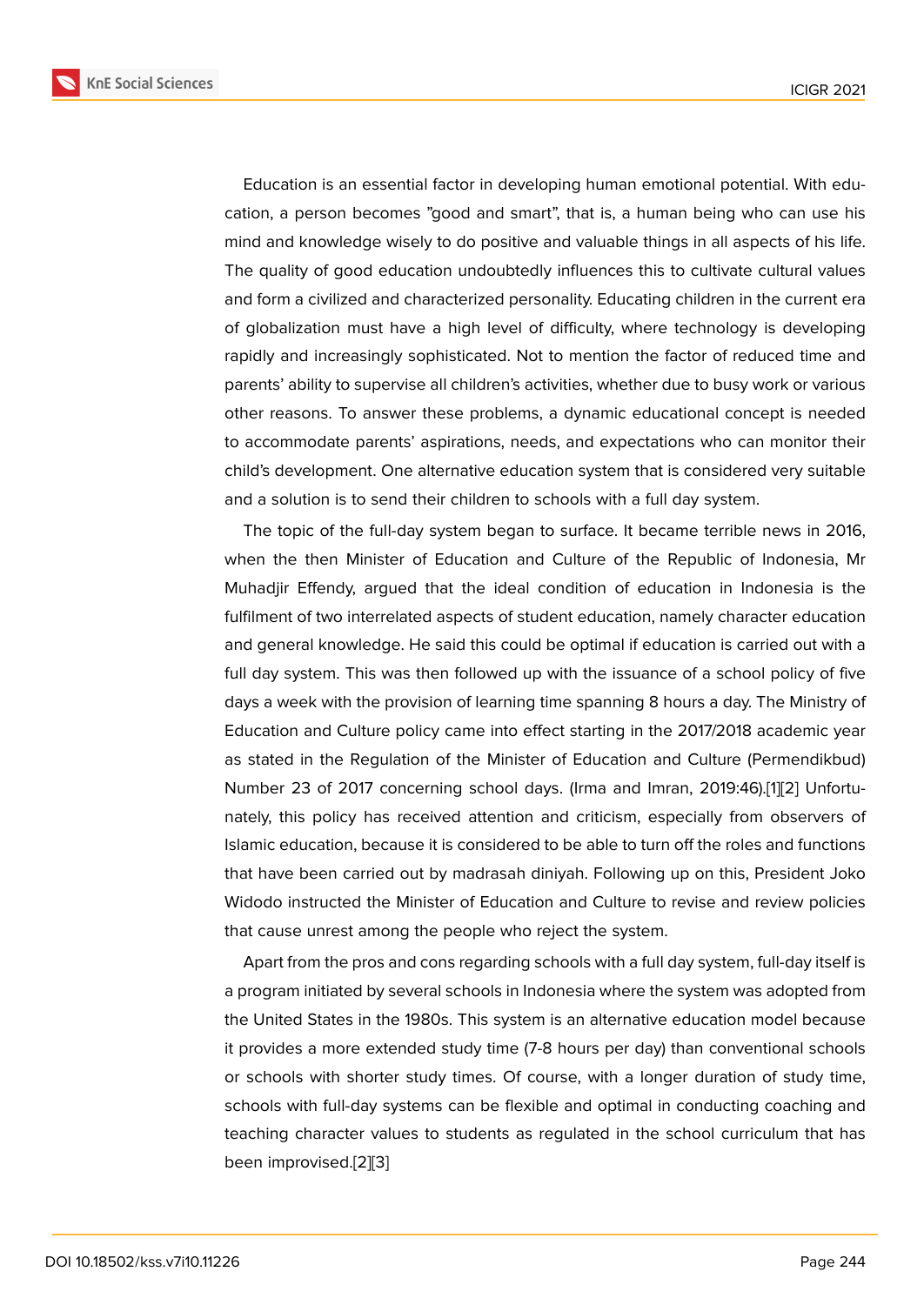For observers and education providers, especially Islamic education, the full-day school system is an opportunity and a challenge to create a generation of people with good character and knowledge. This is supported by data and the fact that Indonesia is a country with the largest Muslim population in the world, so it becomes the principal capital for managing Islamic schools or madrasas to carry out their primary mission, namely the spread of Islamic broadcasting. In line with that, the progress of full-day schooling is reinforced by the high expectations of parents who want their children to get character education and habituation of religious activities according to their beliefs. Schools with full-day systems are considered the right place to accommodate the aspirations of parents to "share" responsibilities and reduce the burden of their obligations to educate religious knowledge and practice worship in the future lives of their children[2][4][5]

This research is focused on discussing education at the elementary level, namely Elementary School or Madrasah Ibtidaiyah. Children in elementary school age, namely children, age[d 7](#page-7-1) [to](#page-7-2) [12](#page-7-3) years, are when humans enter the golden age phase, so it is essential to instil noble moral values. Piaget put forward the theory of cognitive development. He said elementary school-aged children were in the concrete operational stage. At this stage, the child can do logical reasoning for simple things, while they are still not able to do abstract things. Children can classify concrete objects into different groups (Santrock, 2003: 50-51). Cognitive development in elementary school-age children is very rapid. They begin to learn to form concepts, see relationships, and solve problems involving concrete objects and familiar situations. Children have also shifted from egocentric thinking to objective thinking (Slavin, 2011: 50-51).[4] Educational institutions in Indonesia at the elementary school level are divided into Islamic Elementary Schools under the management and supervision of the Ministry of Education and Culture. Meanwhile, the Ministry of Religion oversees Madrasah Ibtidaiya[h.](#page-7-2)

# **2. Methods**

This research method uses a systematic literature review (SLR) type of research, a series of studies relating to library data collection methods, or research whose research objects are replaced through various library information. Systematic literature review (SLR) refers to a particular research methodology or research and development carried out to collect and evaluate related research on a particular topic focus. this research aims to identify, review, evaluate, and interpret all available research with a topic area exciting phenomenon, with relevant questions Triandini et al., 2019. [2][6][7][8]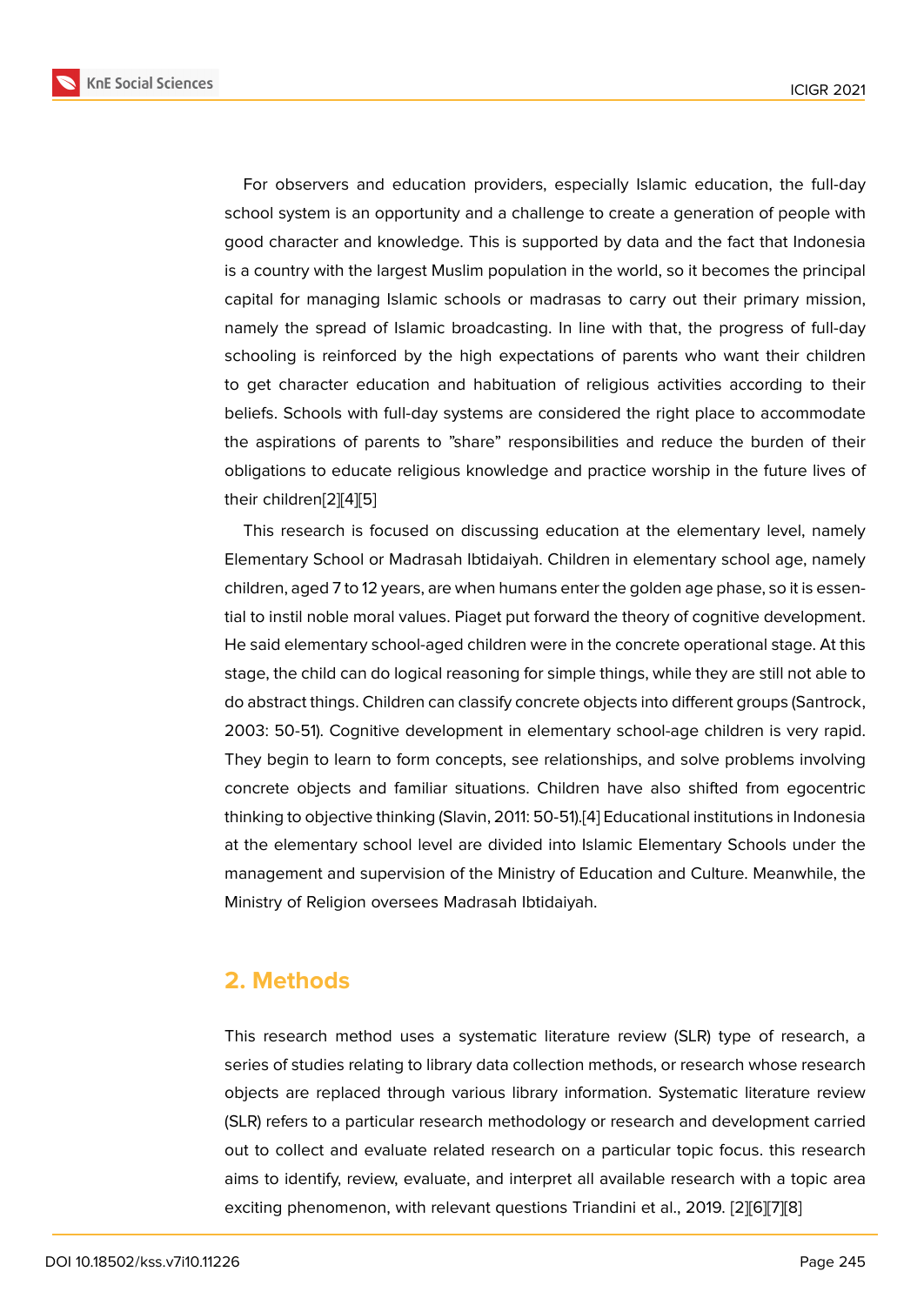following stages:



The method of searching for data sources for articles or journals is carried out through the lens.org and Google Scholar website databases, which then obtained 21 relevant journals and references from 2017 to 2021. The research methodology includes the

a. Stage 1 (Identification): 1,825 results found using keywords: "Islamic character building";

b. Stage 2 (Screening): After initial screening, it was found that 1,121 articles using additional keyword combinations "Islamic Elementary School" and "full day";

c. Stage 3 (Feasibility): By analyzing the abstract of the document, there were "58 relevant articles retained;

d. Stage 4 (Conclusion): All remaining papers are recorded in a structured and systematic format. The papers have now been read, and the final screening process is up to 23 papers.

e. Stage 5 (profile creation): Screened 21 sources deemed relevant to the research topic and stored them for detailed analysis.

From the results of the literature study, it is explained that the Islamic Elementary School with a full day system is an alternative education that is considered capable of meeting the needs and expectations of parents in educating their children with adequate knowledge and also has a true Muslim character.

| Elementary School.                                       |                                     |                      |
|----------------------------------------------------------|-------------------------------------|----------------------|
| Article                                                  | Character Building Full Day Islamic | Elementary<br>School |
| Bongaruh Euli Day School torhadan Bombontukan Karakter / |                                     |                      |

Table 1: Related Search Results Articles about Character Building Students in Islamic-Based Full-Day

|                                                                                                                       | <b>Elementary</b><br>School |
|-----------------------------------------------------------------------------------------------------------------------|-----------------------------|
| Pengaruh Full Day School terhadap Pembentukan Karakter √<br>Religius Siswa                                            |                             |
| Fenomena Full Day School Dalam Sistem Pendidikan Indonesia ✔                                                          |                             |
| Kontribusi Penerapan FII Day School dan Lingkungan Sekolah √<br>terhadap Pembentukan Karakter Siswa                   |                             |
| Analisis Implementasi Full Day School Sebagai Upayapemben- √<br>tukan Karakter Siswa Di SD Muhammadiyah 4 Kota Malang |                             |
| Pelaksanaan Sistem Full Day School (Study Kasus Di SD Islam √<br>Mumtaz Cidahu Kuningan Jawa Barat                    |                             |
| Manajemen strategik peningkatan mutu lembaga pendidikan √<br>Muhammadiyah di Kabupaten                                |                             |
| Full Day School Sebagai Penguatan Pendidikan Karakter<br>(Perspektif Psikologi Pendidikan Islam                       |                             |
| Dampak Sosial Sistem Full Day School Bagi Siswa Sekolah √<br>Dasar                                                    |                             |
|                                                                                                                       |                             |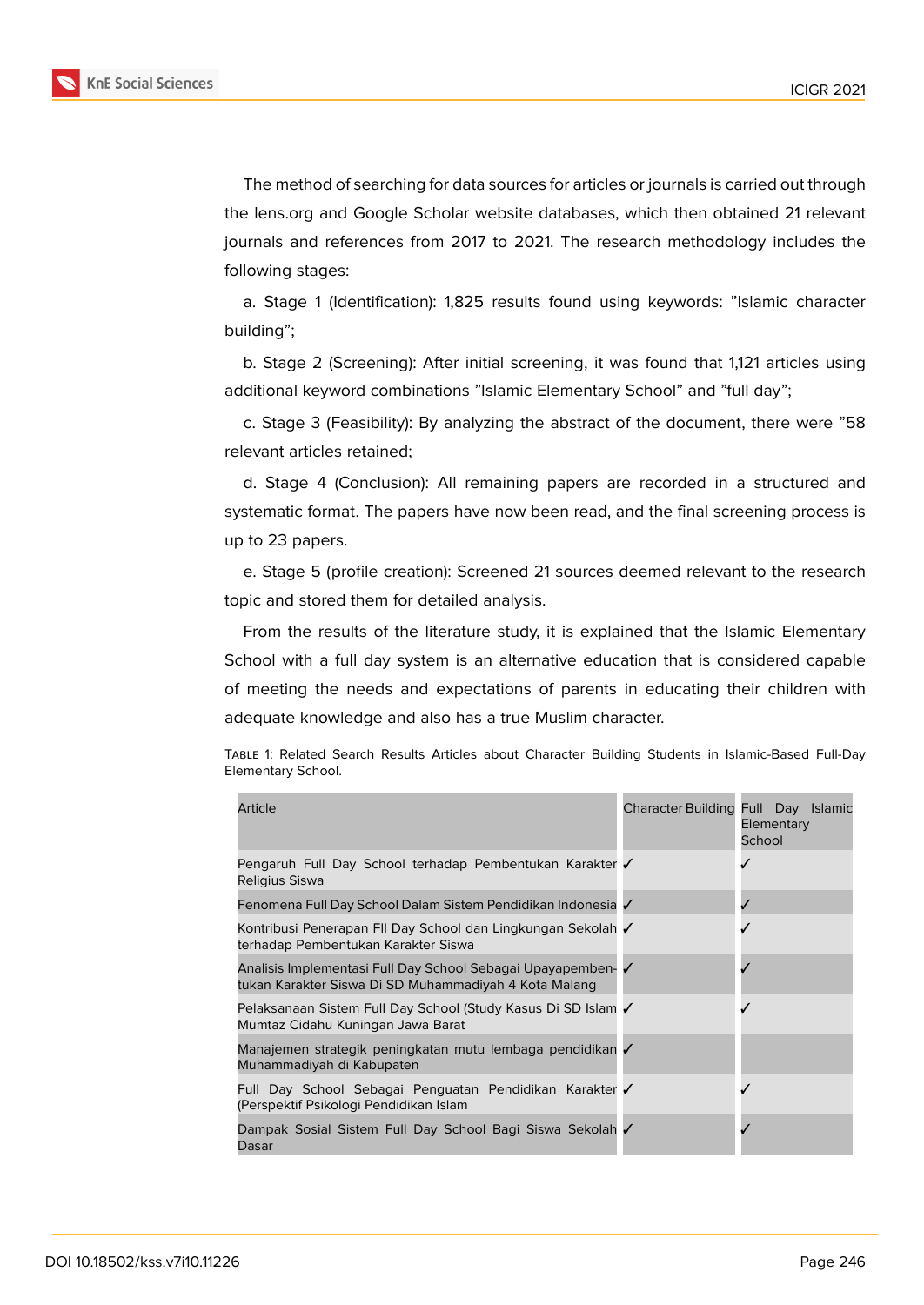# **3. Finding and discussion**

Character education is not a process of student knowledge to memorize test material and answering techniques. Character is not formed as quickly as turning the palm (instant), but it takes serious and proportional perseverance and practices to become an ideal form and strength (Adian Husaini, 2010: 25).[9] Walgito (2004:79) argues that behaviour is formed into character in three ways, namely: (1) conditioning or habituation, by getting used to behaving as expected; (2) understanding (insight), this method emphasizes understanding, with an understanding [of](#page-7-4) behaviour will be formed; (3) the model, in this case, the behaviour is formed because of an example or model that is imitated.[2]

The opinion popularized by the religious psychologist Glock & Stark (in Hibana et al., 2015, p. 25) suggests that there are five fundamental values in spiritual character, namely (1) t[he](#page-7-1) dimension of knowledge (religious science), namely knowledge related to the central. Religious teachings and related to mah hah worship, (2) breadth of faith (aqidah), namely fundamental beliefs related to religion, (3) dimensions of religious practice (sharia), namely in the form of worship and practice. Religious values, (4) the extent of spiritual practice (morals), in the form of daily behaviour and attitudes, related to horizontal relationships between humans, and (5) the dimension of religious appreciation (ma'rifah), namely the ability to appreciate the actual value of spiritual teachings and acts of worship performed.[2][5][8]

In Indonesia, the curriculum set by the government, in this case, the Ministry of National Education, prioritizes learning that is integrated with the education of Culture and National Character, which consists of [1](#page-7-1)[8 v](#page-7-3)[al](#page-7-5)ues, namely: (1. Religious; (2. Honest; (3. Tolerance); (4. Discipline; (5. Hard work; 6. Creative; (7. Independent; 8. Democratic; 9. Curiosity; (10. National spirit; (11. Love the homeland; (12. Appreciating achievements; ( 13. Friendly (14. Peace-loving; (15. Loves to read; (16. Cares for the environment; (17. Social cares; (18. Responsibility.[9]

From the results of the study of journal literature and references that are appropriate and relevant to the research title, Islamic Elementary School with a full day system can meet parents' expectations in [th](#page-7-4)e current era of globalization, especially concerning character building as a Muslim. The application of Akhlakul Karimah Guidance at Islamic Elementary full-day Schools is as follows: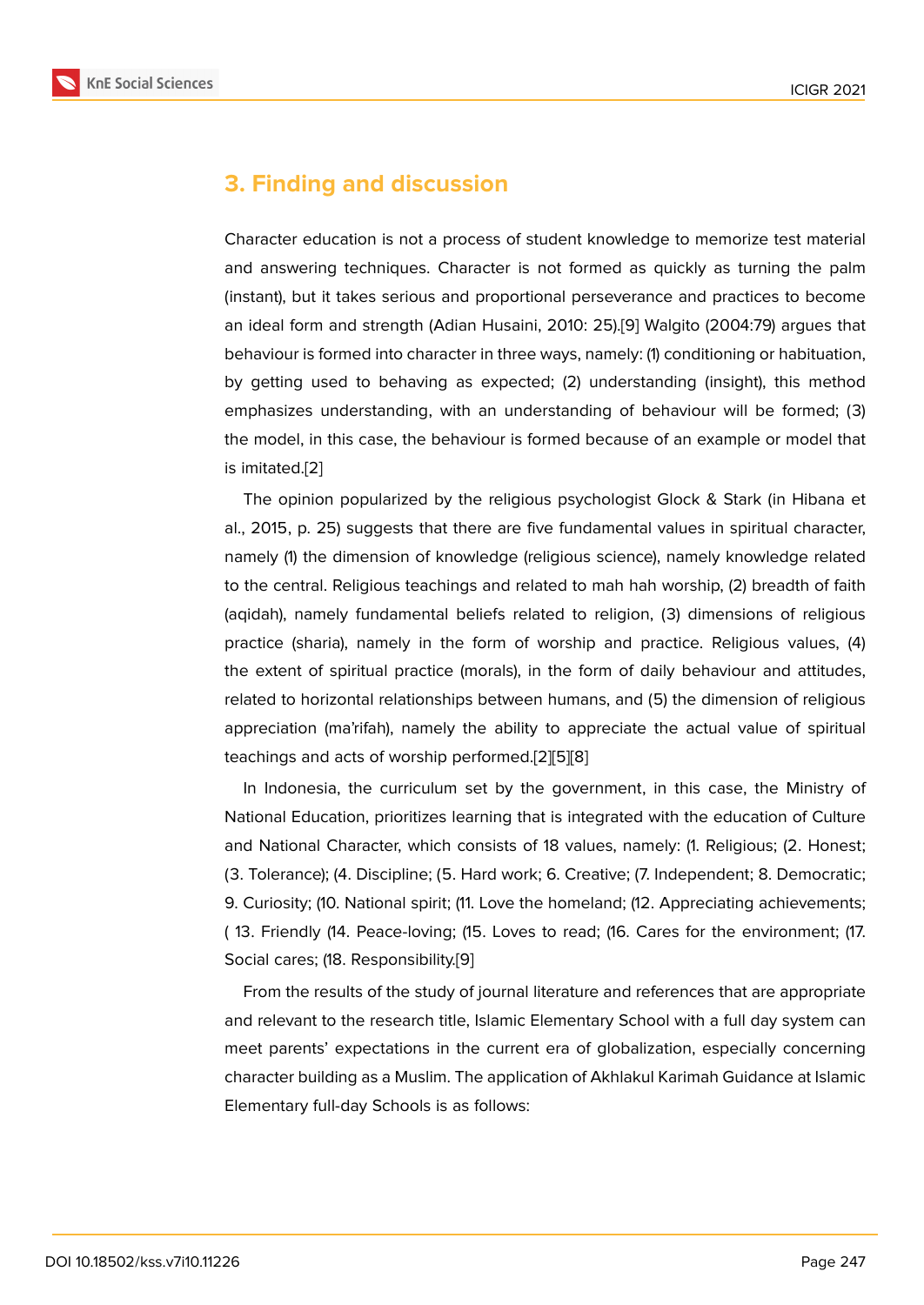### **3.1. Teaching and learning process**

The essential characteristic of the full-day school education system is the integrated activity and integrated curriculum in its implementation with interesting, creative, and innovative teaching methods accompanied by enrichment. With the many hours available, the school/madrasah is more flexible in managing time to give teachers the freedom to provide religious or general material. In addition, Islamic elementary schools are given the freedom to make religious programs because the national curriculum supports them, both from the ministry of education and culture and the ministry of religion. Not to mention the development of the school's internal curriculum, such as the habit of praying before and after studying, praying dhuha, dhuhr and asr in the congregation, memorizing verses of the Koran, habituation to alms and much more.[2][4][10]

With a longer time, schools/madrasahs through teachers can supervise students more intensely, which is then continued to parents as a form of the report and a twoway c[om](#page-7-1)[m](#page-7-2)[uni](#page-7-6)cation tool between parents and educators. Islamic science is emphasized to produce quality knowledge and a solid Islamic creed. It is hoped that it will positively impact the surrounding environment when they graduate.

### **3.2. Programmed School Culture**

The formation of student character is not only carried out during the teaching and learning process but also through a programmed culture. Outside of study hours, students are also required to practice controlling their egos and being tolerant in socializing with other school members. Such characters can be awakened when queuing to enter the school gate, reminding each other when they do something wrong, arranging footwear when going to class. Students' honesty can be trained when buying and selling in the school canteen when carrying out exams or tests.[11]

Of course, the school and parents must also work together so that habituation at school is applied in the home environment so that character is formed quickly and attached. In that case, communication between [tea](#page-8-0)chers and parents must be well established, starting from holding parenting, out bonding, or the easiest way to use control books and communication books to monitor children's behaviour.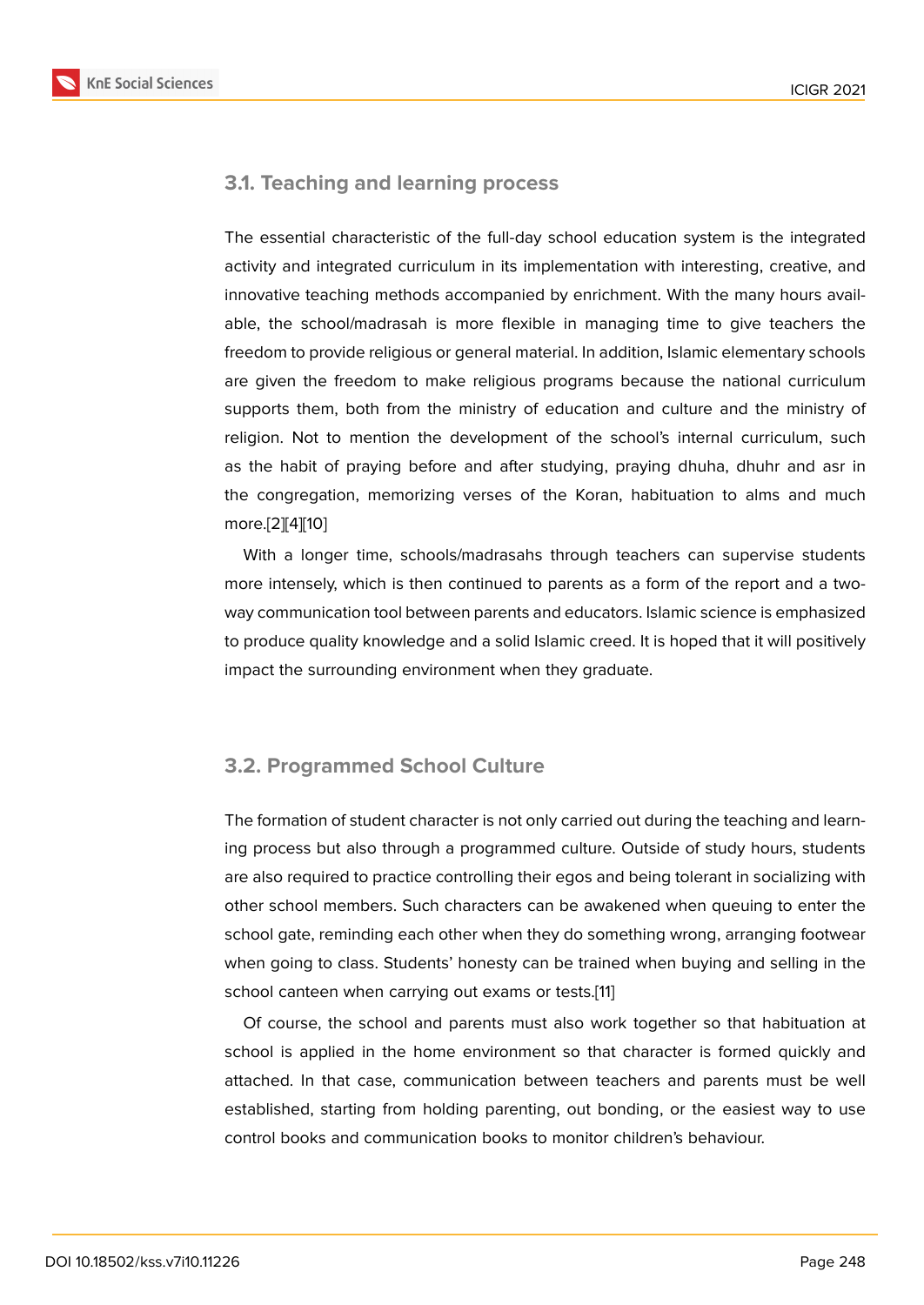#### **3.3. Cocurricular Activities**

With increasing time, schools can provide more intra or extracurricular activities to accommodate students' interests and talents to support non-academic fields; this is regulated in the Minister of Education and Culture of the Republic of Indonesia Number 23 of 2017 concerning School Days.

With more time, schools can provide more intra or extra co-curricular activities to accommodate students' interests and talents to support non-academic fields.

Regulation of the minister of education and culture, Republic of Indonesia, Number 23 the year 2017 About School day. [5][10]

Article 5

(1). School Days are used for stud[en](#page-7-3)[ts t](#page-7-6)o carry out intra-curricular, co-curricular and extra-curricular activities.

(2). Intra-curricular activities are activities carried out to fulfil the curriculum by the provisions of laws and regulations, as referred to in paragraph (1).

(3). Co-curricular activities, as referred to in paragraph (1), are carried out to strengthen or deepen essential competencies or indicators in subjects/fields by the curriculum.

(4). As referred to in paragraph (3), co-curricular activities include subject enrichment activities, scientific activities, art and cultural guidance, and other forms of activities to strengthen students' character.

(5). Extra-curricular activities, as referred to in paragraph (1), are activities under the guidance and supervision of the School which aim to develop the potential, talents, interests, abilities, personality, cooperation, and independence of students optimally to support the achievement of educational goals.

(6). The extra-curricular activities, as referred to in paragraph (5), include krida activities, scientific works, talent/interest training, and religious activities by the provisions of laws and regulations.

(7). As referred to in paragraph (6), religious activities include madrasah diniyah, flash boarding schools, religious lectures, catechisms, retreats, reading and writing the Koran and other holy books.

Article 6

(1). Co-curricular and extra-curricular activities in the implementation of School Days, as referred to in Article 5 paragraph (1), can be carried out inside or outside the School.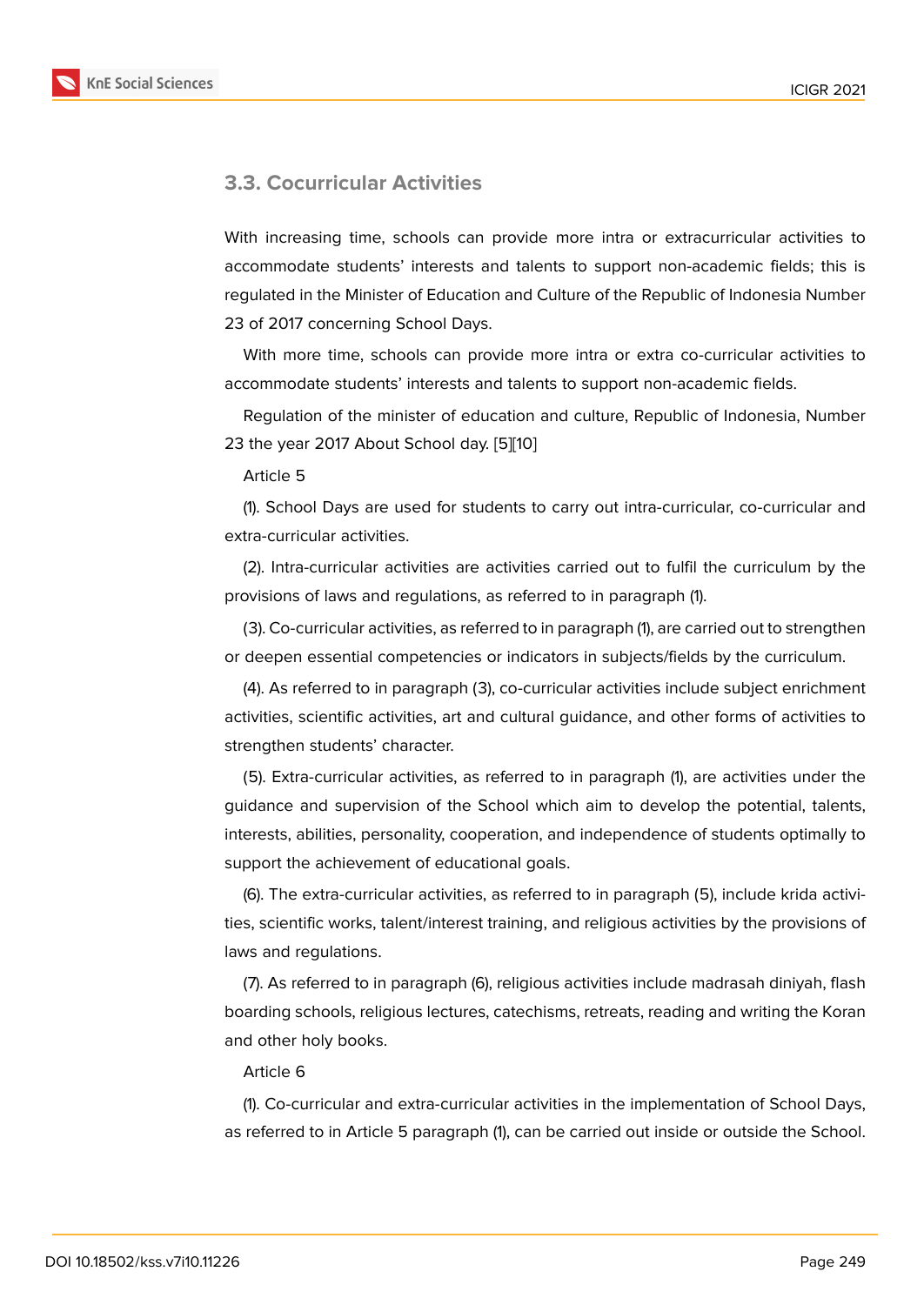**KnE Social Sciences** 



(2). The implementation of co-curricular and extra-curricular activities both inside and outside the School, as referred to in paragraph (1), can be carried out in collaboration between schools, schools with religious institutions, or schools with other related institutions.

### **References**

- <span id="page-7-0"></span>[1] Indratmoko JA. Pengaruh globalisasi terhadap kenakalan remaja di desa sidomukti kecamatan mayang kabupaten jember. Citizship Jurnal Pancasila dan Kewarganegaraan. 2017;5(2):121. https://doi.org/10.25273/citizenship.v5i2.1646
- <span id="page-7-1"></span>[2] Yunita Raharjo T, Diyah Rohana H. Pengaruh full day school terhadap pembentukan karakter religius siswa article history. Indonesian Journal of Curriculum and Educational Technology Studies. 2018;6(1):22–32. https://doi.org/10.15294/ijcets.v6i1.16683
- [3] Wicaksono AG. Fenomena full day school dalam sistem pendidikan Indonesia. Jurnal Komunikasi Pendidikan. 2018;1(1):10. https://doi.org/10.32585/jkp.v1i1.12
- <span id="page-7-2"></span>[4] Hasti PM. Kontribusi penerapan full day school dan lingkungan sekolah terhadap pembentukan karakter siswa. Pedagogika. 2020;11(2):74–90. https://doi.org/10.37411/pedagogika.v11i2.173
- <span id="page-7-3"></span>[5] Wulandari E, Taufik M, Kuncahyono K. Analisis implementasi full day school sebagai upayapembentukan karakter siswa di sd Muhammadiyah 4 Kota Malang. Jurnal Pemikiran dan Pengembangan Sekolah Dasar. 2018;6(1):65. https://doi.org/10.22219/jp2sd.v6i1.5904
- [6] Danang S. Metodelogi penelitian akutansi. Bandung. Indonesia. Refika Aditama, 2013
- [7] Valverde-Berrocoso J, del Carmen Garrido-Arroyo M, Burgos-Videla C, Morales-Cevallos MB. Trends in educational research about e-learning: A systematic literature review (2009-2018). Sustainability (Basel). 2020;12(12):5153.1- 8 https://doi.org/10.3390/su12125153
- <span id="page-7-5"></span>[8] Melati R. Pelaksanaan sistem full day school (Study kasus di SD Islam Mumtaz Cidahu Kuningan Jawa Barat). Oasis Jurnal Ilmu Kajian Islamic. 2019;4(1):43–59.
- <span id="page-7-4"></span>[9] Haryati S. Pendidikan karakter dalam kurikulum 2013 Oleh: Sri Haryati (FKIP-UTM). Pendidikan Karakter Dalam Kurikulum. 2013;19(2):259–268.
- <span id="page-7-6"></span>[10] Nurliyah N, Bisri H, Hartati Y. Penerapan nilai-nilai karakter melalui program intrakurikuler dan ekstrakurikuler. DIDAKTIKA TAUHIDI: Jurnal Pendidikan Guru Sekolah Dasar. 2017;4(1):59–74. https://doi.org/10.30997/dt.v4i1.824